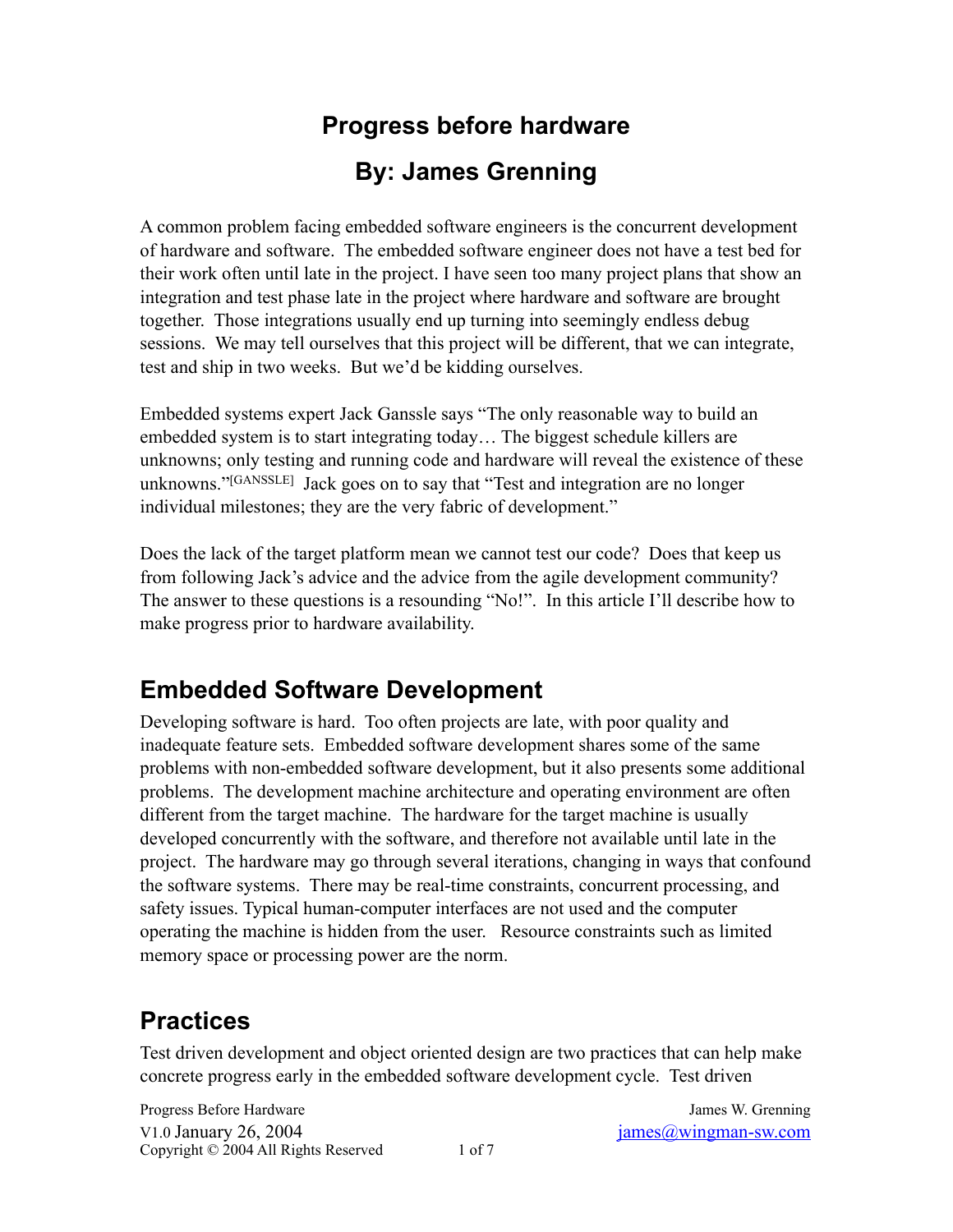development is an incremental technique for concurrently writing and testing code. In this article we'll look at applying TDD to embedded development.

Object Oriented Design is not a new technology, but it is a poorly understood and therefore an underused technology in the embedded development world. Object oriented languages like C++ or Java really enable this technology, but the ideas behind OOD ideas can be implemented in procedural languages such as C.

TDD and OOD can give the embedded software engineer some advantages. One specific advantage is designing, coding and testing prior to target hardware availability. I'll discuss how you can make significant progress by testing on your development machine. This implies using a portable programming language. If your environment is so constrained that you must develop in assembler you may not be able to use all the advice in this paper.

# **Development Environment and Execution Environment**

In embedded systems the development environment usually differs from the target execution environment. I can buy a development environment at the local computer store or on the net. I can buy compilers, debuggers, source control tools, word processors and other tools for my development environment. Development environments are relatively cheap. On the other hand the target is custom made. Maybe the target is a cell phone, an engine controller, or a high speed color printer. I can't go down to the local computer store to buy that platform. Target systems are limited and expensive.

I've seen prototype hardware that cost over \$1 million. This results in the engineering team having a one to many ratio of target machines to developers. A limited resource means sharing and sharing means waiting. Waiting kills productivity. Even with access to target hardware development time is slowed whenever we test on it. Downloading and running in the target takes time, and it's a tough environment to debug in.

That said, testing in the target is necessary, but not always possible or practical. Fortunately, there are alternatives. You may be able to run in a simulator, a limited hardware prototype, or your development system.

#### *Simulators*

Simulators can be very expensive and complicated. Simulation can be done at many different levels. We can simulate the processor. We can simulate the behavior of the environment. A comprehensive simulator can rival the target platform in complexity. Later in this paper I'll describe an alternative that I call a scenario simulator.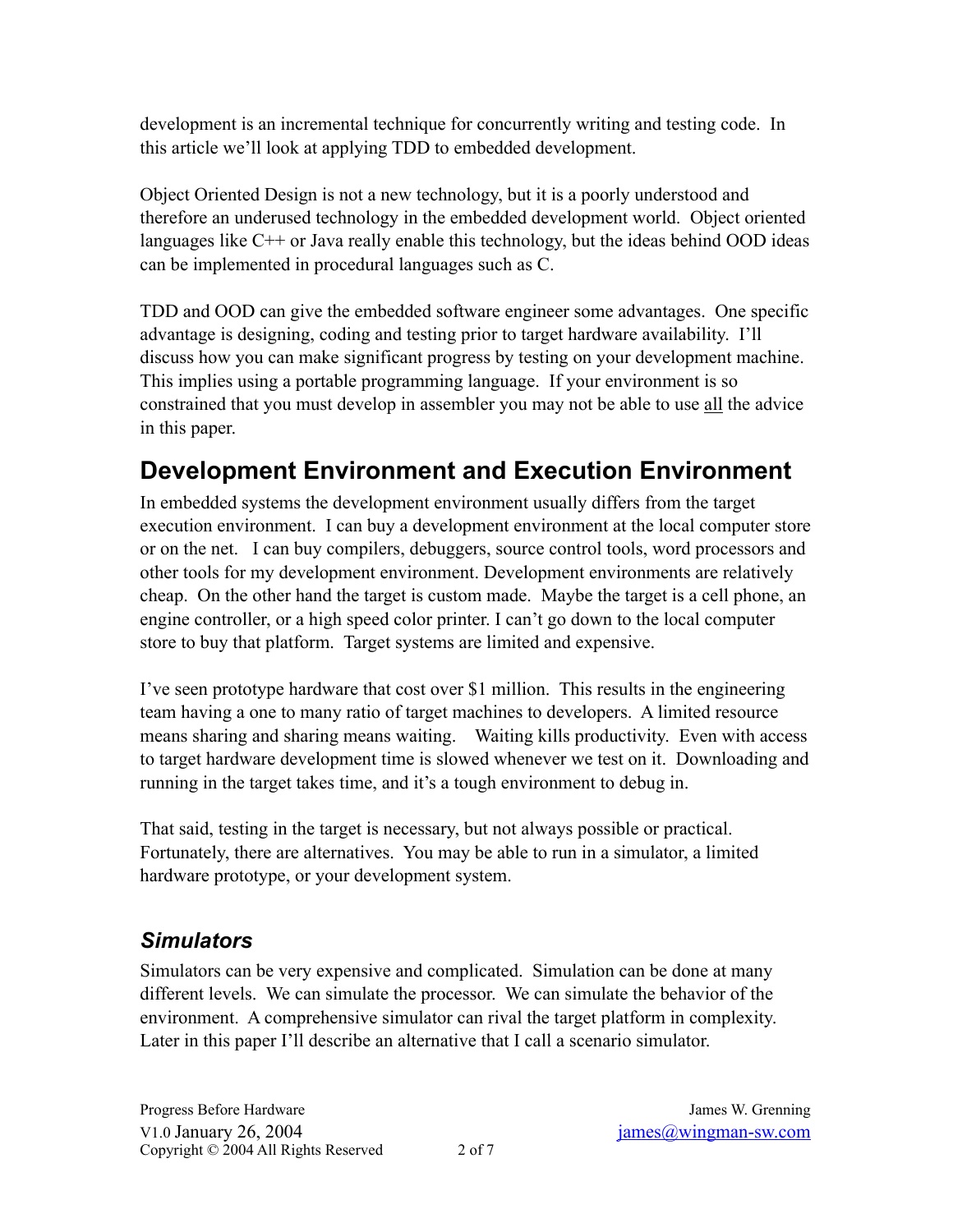#### *Limited Hardware Prototype*

If you cannot have the full-fledged prototype, a limited hardware prototype is very useful. The limited prototype would be very close in design to the target, but would not have all the capabilities of the target system. Maybe it's the target processor with none of the special IO.

Using a prototype can have a very positive impact. Only part of the IO is available, so it will be necessary to build hardware independence into your design. This is one way that Object Oriented Design fits in. OOD allows the definition of interfaces, isolating one part of the system (the main application logic) from some other part of the system (the hardware implementation).

A limited prototype is a very valuable and necessary tool when the full target is not available. This prototype may suffer from the same problems as the actual target. It may be expensive, not ready, buggy, or slow for download and test. What's an engineer to do? Perhaps we can focus our testing efforts on the development system.

#### *Development System as a Test Bed*

I'll start out with a claim: significant progress can be made on the development system. With isolation from hardware and operating system dependencies much of your embedded application can be tested on your development system. You'll need to be able to compile and generate executables for the development system as well as for the target.

How does this work? The development system does not have the specialized IO that the target has. How can you test it? What does running it on the development system mean?

One key to solving this problem is to design in hardware independence using OOD. The idea we started talking about a few paragraphs ago. The second key is Test Driven Design.

# **Object Oriented Design**

When thinking about Object Oriented Design (OOD) think *interfaces*. An interface can be defined that describes how to interact with some hardware provided service. The code in the layer above the hardware isolation layer can be designed to have very limited knowledge of the underlying hardware. In  $C++$  a class is defined that specifies the calling conventions of the interface and reveals none of the details. The main application code interacts with the execution environment through a set of interfaces. The application code can interact with the real hardware or some stand-in for the hardware that obeys the same interface.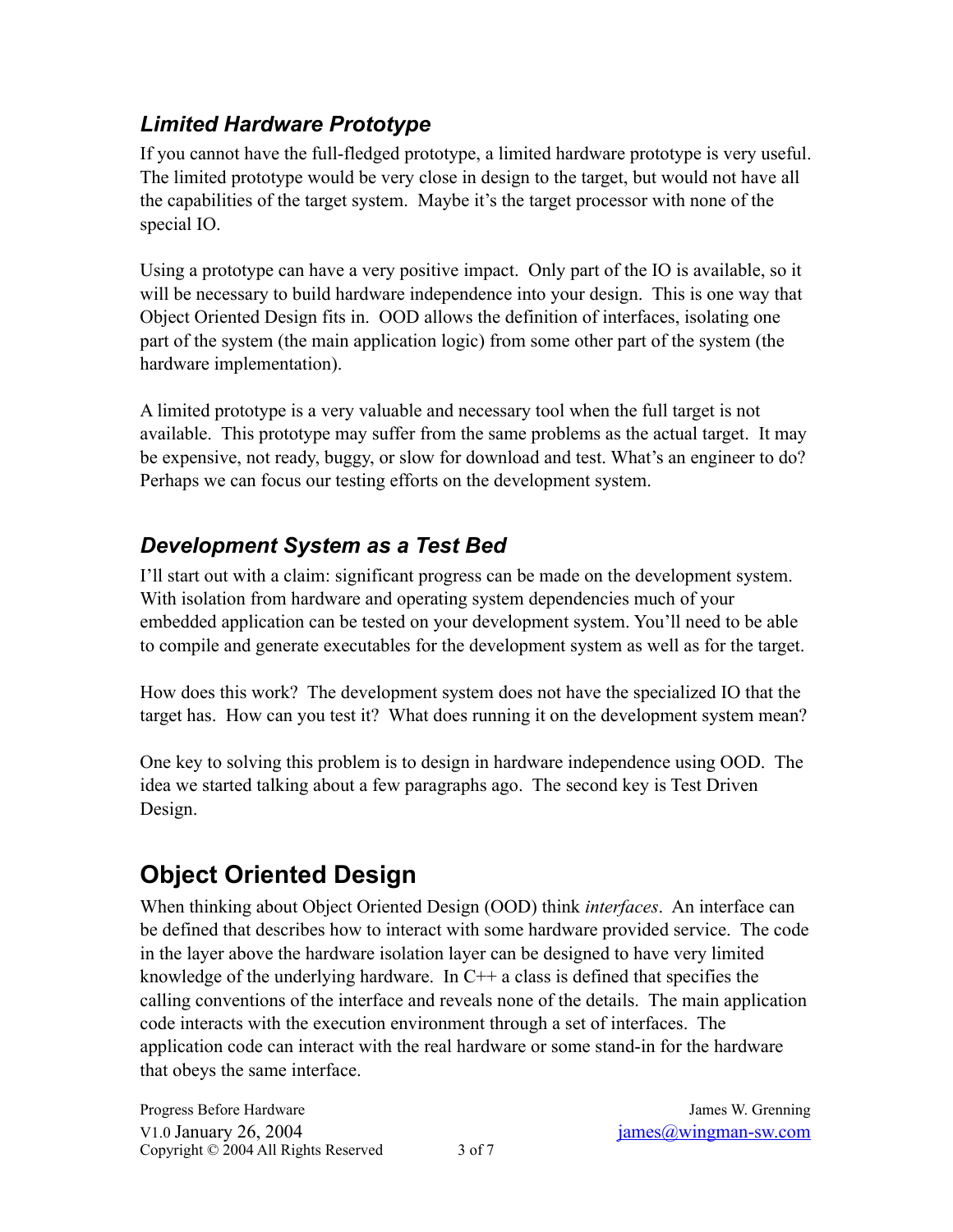

This UML diagram illustrates part of a home security system called HomeGuard. The logic in the HomeGuard class understands what it means to be a home security system. It knows the incoming events (window intrusion) and it knows how to report the security system state to its front panel. It does not know that when you write a one to address 0xFDAF00, bit 3 that the alarm will start sound. The presence of the FrontPanel interface means we can create other implementations of the FrontPanel. For instance we could create a LoggingFrontPanel that prints the changes to the FrontPanel to a log file

## **Test Driven Development Cycle**

Test Driven Development is a state-of-the-art software development technique that results in very high test coverage and a modular design. In TDD we try to test each function in isolation and incrementally build larger groups of collaborating functions and classes to provide the desired functionality. Tests come in layers. The need to test in isolation means we have to decouple one part of the system from another. Interfaces are one of our tools. Interfaces are used to decouple the parts of the system from each other.

Notice the structure of the test code and application code below. The HomeGuardTest class defines the tests (only one shown by name). HomeGuard encapsulates the security system rules. The FrontPanel describes what can be asked of a front panel. The Model4200FrontPanel implements the FrontPanel interface and knows how to interact with the hardware. But what is a MockFrontPanel? It is a test stub. It is part of the test code. When HomeGuardTest wants to test the break-in scenario, it binds HomeGuard with a MockForntPanel. The MockFrontPanel can intercept messages meant to go to the front panel so HomeGuardTest can see if HomeGuard has responded per the requirements. The test can interrogate the Mock Object<sup>[MACKINNON]</sup> to see what state it is in. The practice of testing helps to improve modularity. Modules are tested in isolation and in collaboration with other modules. Between the test and the Mock Object we are creating a simulator for a specific scenario.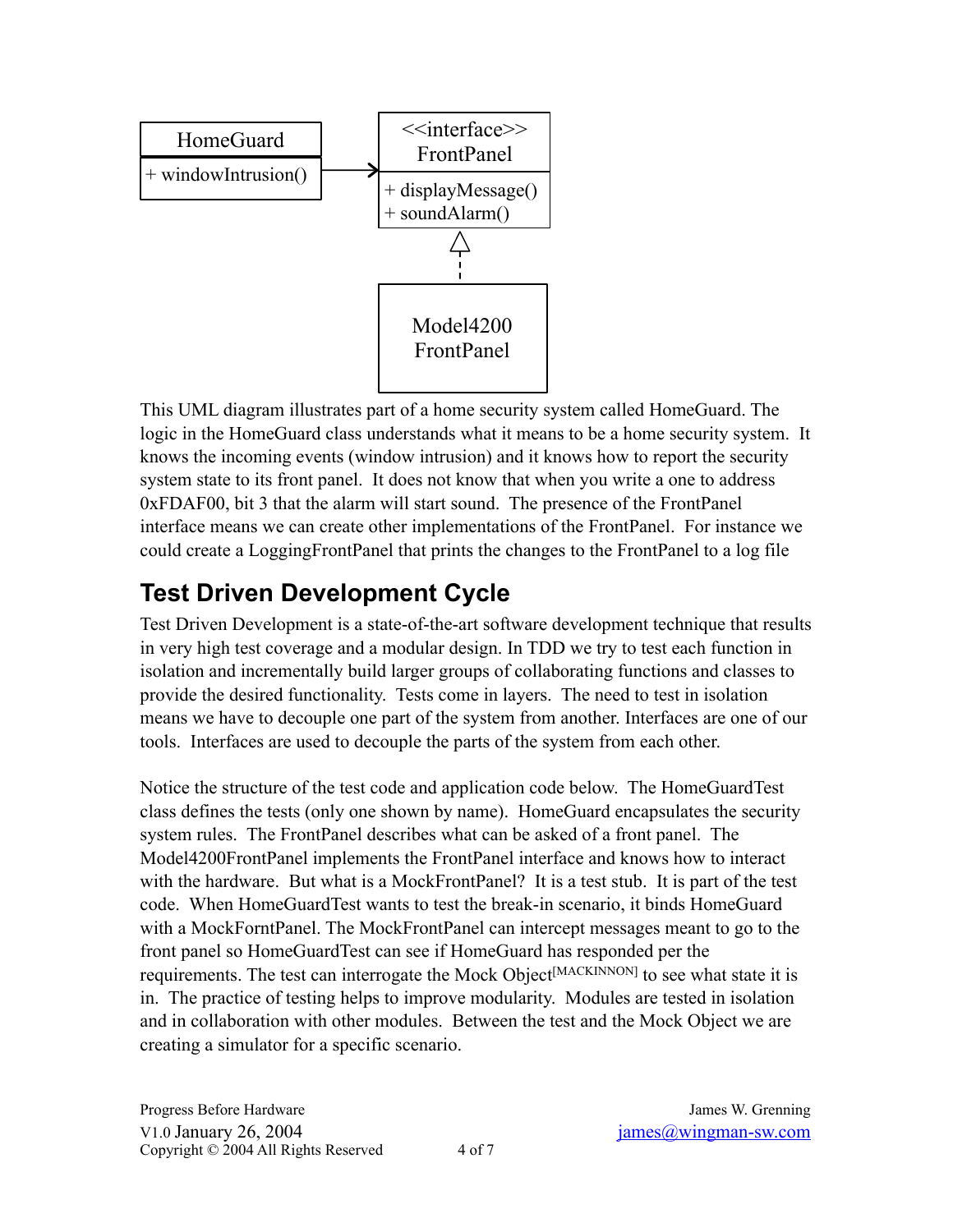

The window intrusion test looks like this:

```
TEST(HomeGuard, WindowIntrusion)
{
 MockAlarmPanel* panel = new MockAlarmPanel();
  HomeGuard hg(panel);
  hg.arm();
  hg.windowIntrusion();
 CHECK(true == panel->isArmed());
  CHECK(true == panel->isAudibleAlarmOn());
  CHECK(true == panel->isVisualAlarmOn());
  CHECK(panel->getDisplayString() == "Window Intrusion");
}
```
#### *Embedded TDD Cycle*

Kent Beck, author of *Test-Drive Development by Example*<sup>[BECK]</sup> describes the TDD cycle as:

- 1. Quickly add a test
- 2. Run all the tests and see the new one fail
- 3. Make a little change
- 4. Run all the tests and see the new one pass
- 5. Refactor to remove duplication

This cycle is designed to take only a few minutes. Every few minutes you find out if the code you just write is doing what you want. Is such a rapid feedback cycle feasible in embedded development? Let's look at some possibilities.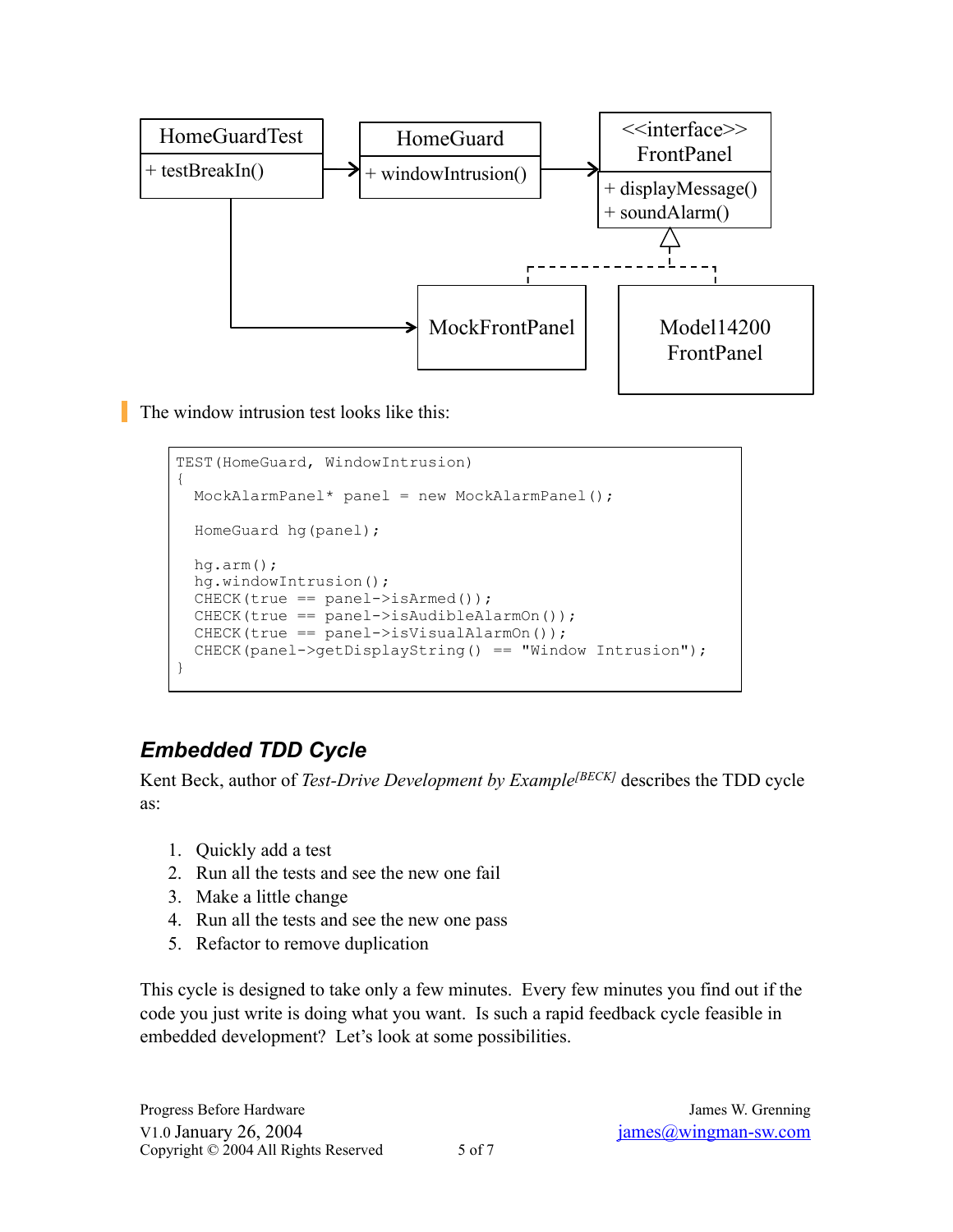When and where are these tests run? The short answer is as often as possible and anywhere you can. Let's look at a few different situations: prior to target hardware, limited prototype hardware available and full target hardware available.

If it is early in the project cycle and we do not have target hardware, we could run our tests on our development system, with interfaces mocked out to isolate the application from the hardware. We could use the development system's native compiler. This sounds dangerous due to compiler variation; so, I would add another step to the embedded TTD cycle: periodically compile with the target's cross-compiler. This will tell us if we are marching down a porting problem path. What does periodically mean? Code written without being compiled by the target's compiler is as risk of not compiling on the target. How much work are you willing to risk? A target cross-compile must be done at least before any check in, and probably whenever you try out some new language feature you have not compiled before.

Once we have a limited prototype, we'll continue to use the development systems as our first stop for testing and periodically compile for the target as above. We get feedback more quickly and have a friendlier debug environment. Now we'll periodically run the unit tests in the prototype. This assures that the generated code for both systems works the same. The test should be run at least prior to check-in, and more frequently based on how long it takes and how much work is being risked.

If some of the real IO is available on the limited prototype we'll start to add some tests for the hardware or that use the hardware. Automated tests are more difficult to create when the real hardware is being used. The tests may involve external instrumentation or manual verification. We want to make our tests easy to run or they will not be executed. This leads to a design where the hardware dependent code is very thin. Our goal is to automatically test most of the system.

#### Embedded TDD Cycle



The discussion for the full target hardware is much like the discussion for the limited prototype; except that now we can do end-to-end testing. Ideally the end-to-end testing would be automated, but this is often difficult to achieve. One big challenge in end-to-end

Progress Before Hardware **Internal Community** Contract and Tames W. Grenning V1.0 January 26, 2004 [james@wingman-sw.com](mailto:james@wingman-sw.com?subject=) Copyright  $\odot$  2004 All Rights Reserved 6 of 7